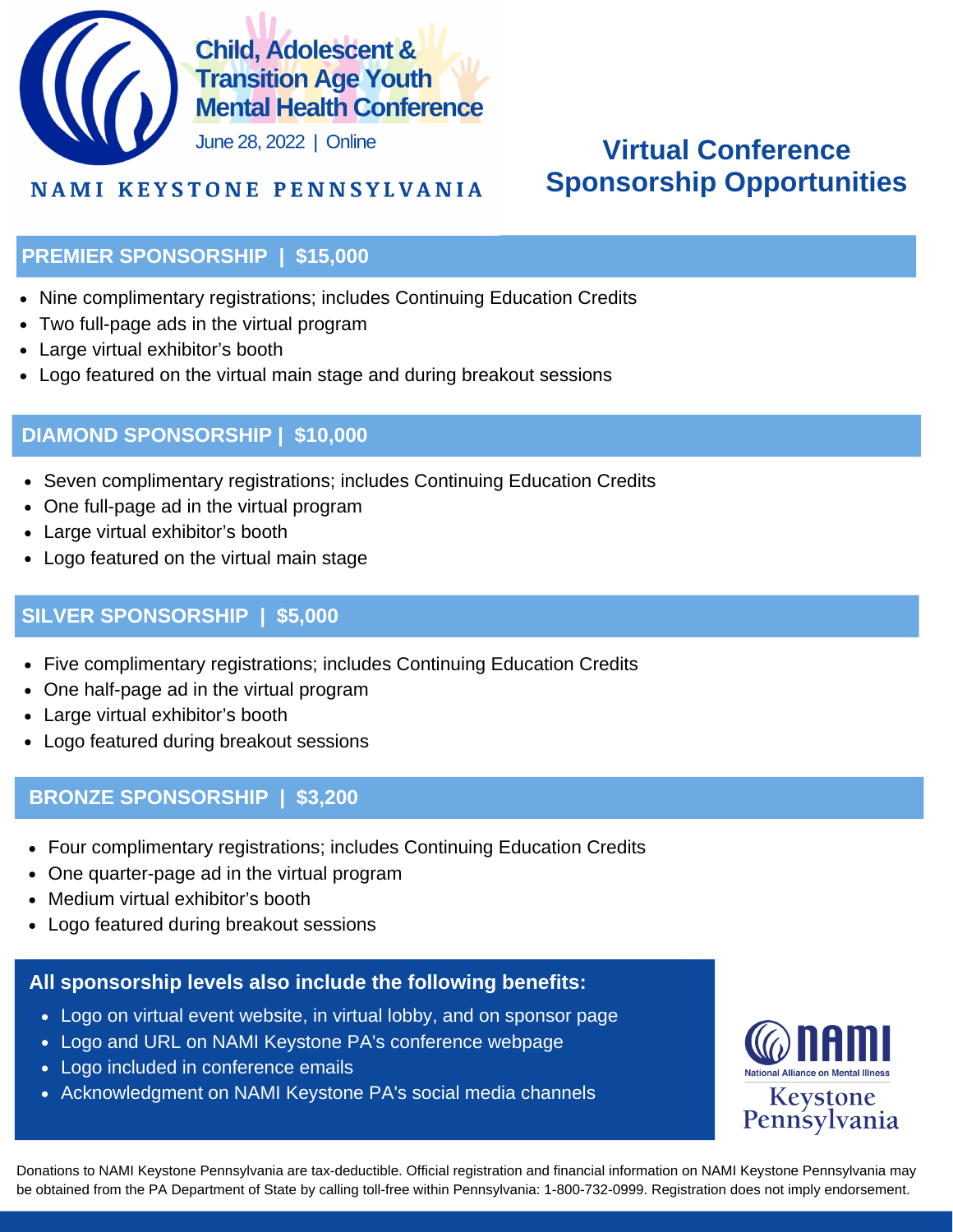## **STEEL SPONSORSHIP | \$2,500**

- Three complimentary registrations; includes Continuing Education Credits
- Logo in the virtual program
- Medium virtual exhibitor's booth

## **SUPPORTER SPONSORSHIP | \$1,500**

- Two complimentary registrations; includes Continuing Education Credits
- Logo in the virtual program
- Medium virtual exhibitor's booth

#### **All sponsorship levels also include the following benefits:**

- Logo on virtual event website, in virtual lobby, and on sponsor page
- Logo and URL on NAMI Keystone PA's conference webpage
- Logo included in conference emails
- Acknowledgment on NAMI Keystone PA's social media channels



## **Questions**

If you have questions about the conference sponsorship opportunities, email Sara Levine Steinberg at **slsteinberg@namikeystonepa.org** or call the office at 412-366-3788.

#### **Learn More**

Learn more about NAMI Keystone Pennsylvania's 2022 Child, Adolescent, and Transition Age Youth Mental Health Conference by visiting the conference webpage: **www.namikeystonepa.org/education/conferences/camhcon2022.**

#### **Stay Connected**

Be sure to receive information on all NAMI Keystone Pennsylvania events by joining our mailing list. To add your name, email **info@namikeystonepa.org**.

## **Follow Us**

NAMI Keystone Pennsylvania is active on social media. Follow us @NAMIKeystonePA.



Donations to NAMI Keystone Pennsylvania are tax-deductible. Official registration and financial information on NAMI Keystone Pennsylvania may be obtained from the PA Department of State by calling toll-free within Pennsylvania: 1-800-732-0999. Registration does not imply endorsement.